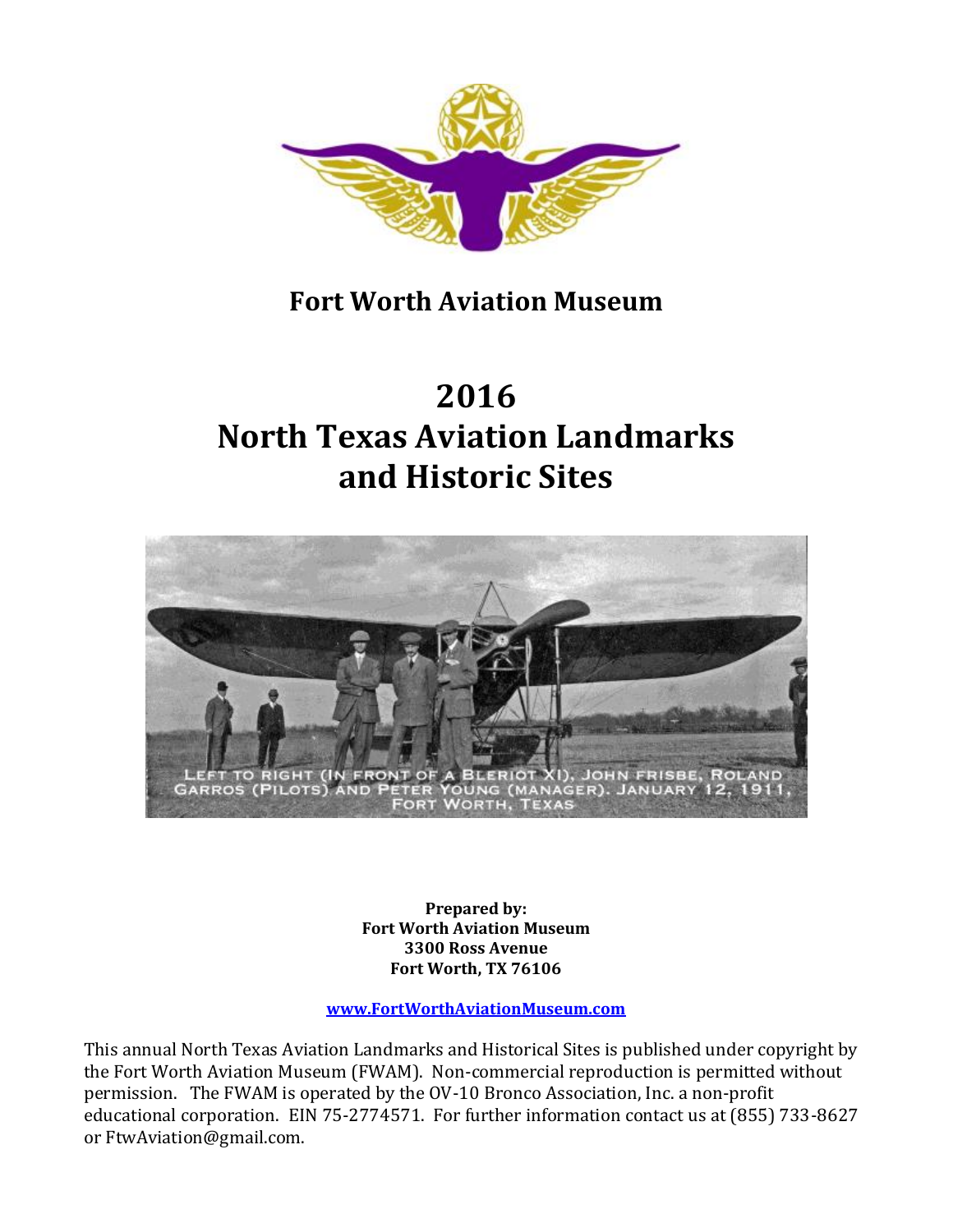#### **Background**

During the North Texas Aviation Centennial celebration in 2011, the planning committee began listing significant local aviation landmarks and sites that had potential to be recognized by the Texas Historical Commission. The intent, at that time, was to generate awareness of the aviation history and heritage of North Texas. Through that effort the newly dedicated Texas Historical Commission (THC) marker celebrating the first powered flight in Fort Worth was conceived and realized.

Beginning in 2014, the Fort Worth Aviation Museum published a list of aviation related sites and landmarks relevant to the history of aviation in North Texas.

# **First Flight in Fort Worth**

On January 12, 1911, Roland Garros of the Moisant International Aviators made the first powered flight in Fort Worth. The flight occurred at the Fort Worth Driving Park and 17,000 people were on hand to witness the event. The Driving Park was located in an area which is now occupied by the parking lot behind Montgomery Plaza on West 7th Street. **[Lat: 32-45-17.06, Long: 97-21-07.73]**



1928 aerial photo of the newly-completed Montgomery Ward Building on West 7<sup>th</sup> Street with remnants of the driving park in the background

A Texas Historical Marker commemorating the event was dedicated in 2014. The marker will be installed in a new Fort Worth city park being constructed at the corner of Carroll Street and Mercedes Avenue which is scheduled to open in 2016. The park is approximately 600 feet west of the first flight location.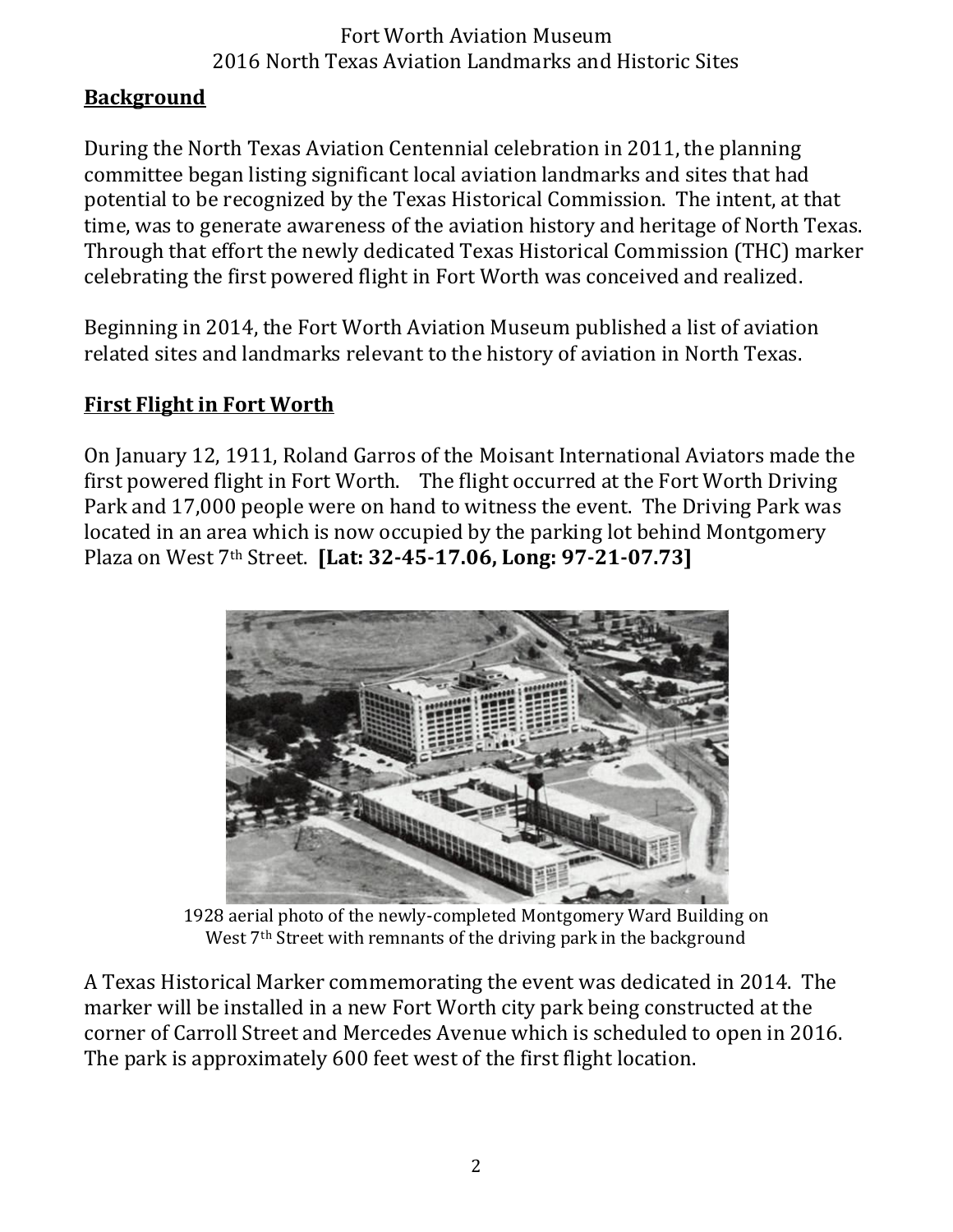#### **Cal Rodgers and the First Transcontinental Flight**

On October 17, 1911, Cal Rodgers landed his Wright Flyer, the "Vin Fiz," in John Ryan's pasture south of downtown. Rodgers left Sheepshead Bay, New York on September 17, 1911 and eventually landed in Pasadena, California on November 5, 1911 to complete the first transcontinental flight. John Ryan's pasture is now the Ryan Place Neighborhood. The entrance is located at 8th Avenue and Elizabeth Blvd.

A local marker in Ryan Place Park at the corner of 5th Avenue and West Bowie Street commemorates the event. **[Lat: 32-47-27.24, Long: 97-20-20.17]**



Cal Rodgers departing Fort Worth October 19, 1911. 20,000 people were on hand to witness his departure.

#### **The 1st Aero Squadron, US Army Signal Corps, in Fort Worth**

On November 20, 1915, the 1<sup>st</sup> Aero Squadron landed in John Ryan's pasture south of downtown. They were the first military aircraft to land here. The squadron left Post Field at Fort Sill, Oklahoma on October 19 on their way to a new flying field at Fort Sam Houston in San Antonio, Texas and spent two days in Fort Worth. The squadron represented the entire aerial "combat" strength of the United States.



Lt Carlton G. Chapman landing the first military aircraft in Fort Worth on November 20, 1915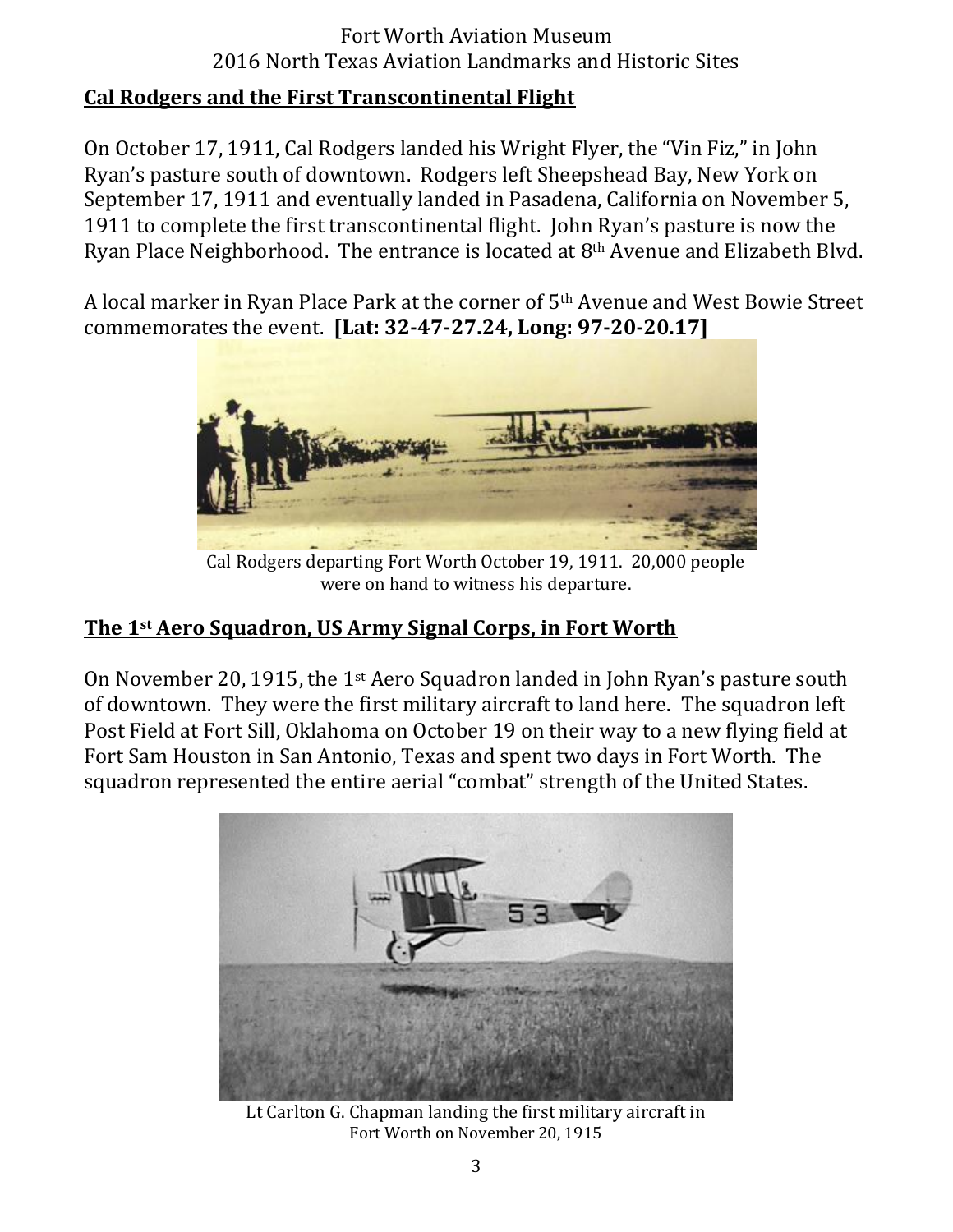#### **World War I Barron Field**

One of three flying training fields around Fort Worth during World War I. The field was used by Royal Flying Corps Canada for training between November 1917 and April 1918. The munitions building has a Texas Historical Marker on Oak Grove Road, south of Everman Parkway. **[Lat: 32-37-32.89, Long: 97-18-17.16]**

The center part of Barron Field along Everman Parkway has yet to be developed. Building foundations for as many as four hangars and several buildings around the water tower may still be there in a wooded area on the south side of Everman Parkway. A field survey should be conducted to determine the extent of remains. The site could make an interesting park or interpretive center, but it is threatened by development in the area. **[Lat: 32-37-38.31, Long: 97-18-52.14]**



Barron Field in 1918 looking southwest **Placed on Historic Fort Worth's 2015 Endangered Sites list** 

#### **World War I Taliaferro Field and School of Aerial Gunnery**

Taliaferro Field was the first and largest of four aerial gunnery training schools in the United States during World War I. An 11,700-acre aerial gunnery range was located just west of the flying field and had a number of target features on the ground. Taliaferro Field was used by Royal Flying Corps Canada for training between November 1917 and April 1918.

The munitions building at Taliaferro Field - a concrete storehouse, like the one at Barron Field is the only World War I structure left on Taliaferro Field. Located at US 287 Business and Hicks Field Road north of Saginaw. **[Lat: 32-54-28.86, Long: 97- 24-01.20]**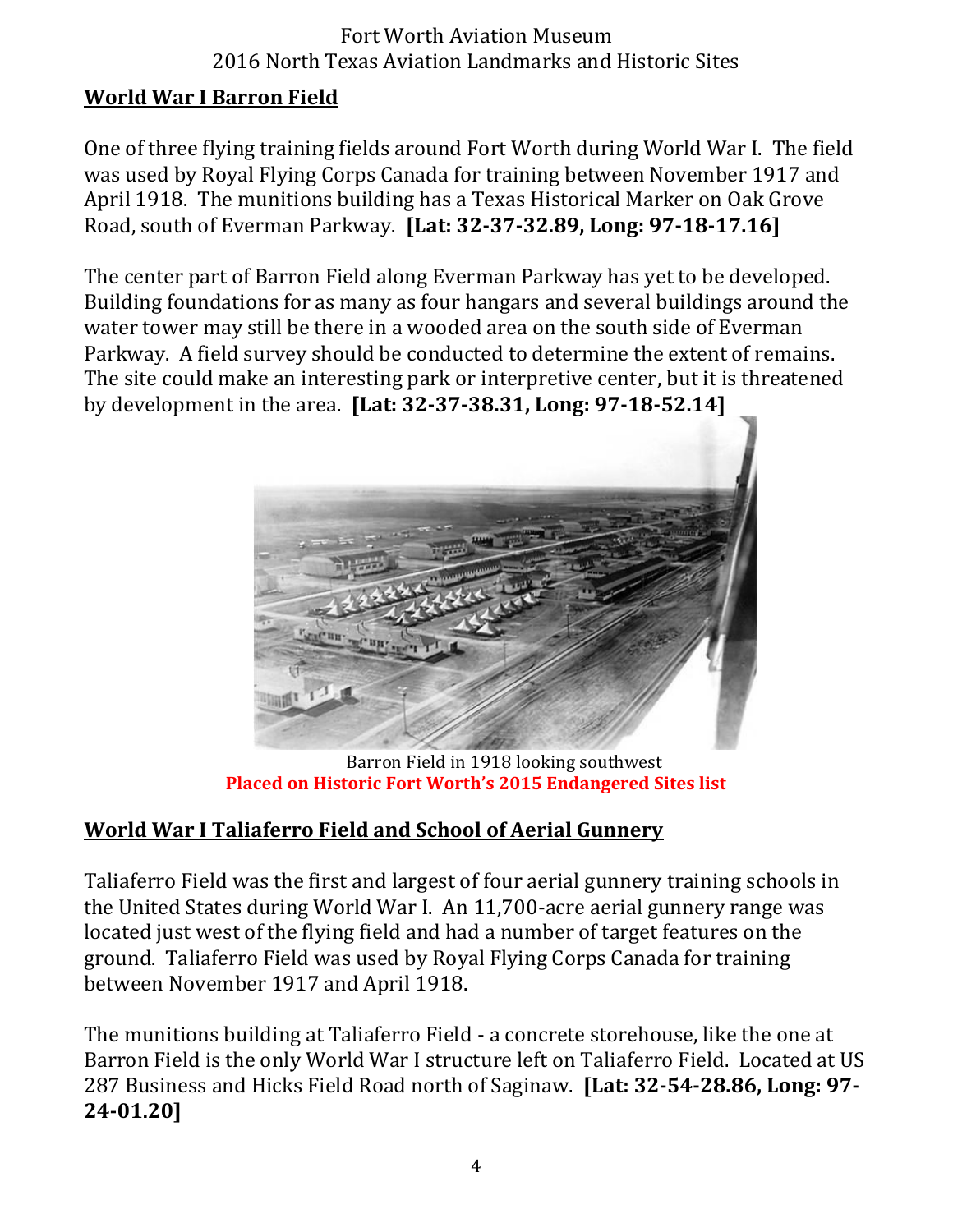

Taliaferro Field looking north in 1918. The munitions building is the small structure just above the two temporary hangars in the lower right. **Placed on Historic Fort Worth's 2014 Endangered Sites list** 

# **World War I Taliaferro Field Aerial Gunnery Target**

The aerial gunnery target, discovered in 2006, was one of several concrete-lined, water-filled targets on the range for air-to-ground gunnery training. It is the only known World War I gunnery target remaining in the United States. At some point, ranchers fenced in the site, presumably to keep cattle from wandering into area. The site is located in Fort Worth's Public Improvement District 12 which is now being developed into a multi-use housing and retail shopping area. The gunnery target is located on private rangeland west of US 287 Business. **[Lat: 32-54-57.90, Long: 97-25-23.00]**



The gunnery target is 32 feet long and has a wingspan of 40 feet **Placed on Historic Fort Worth's 2014 Endangered Sites list**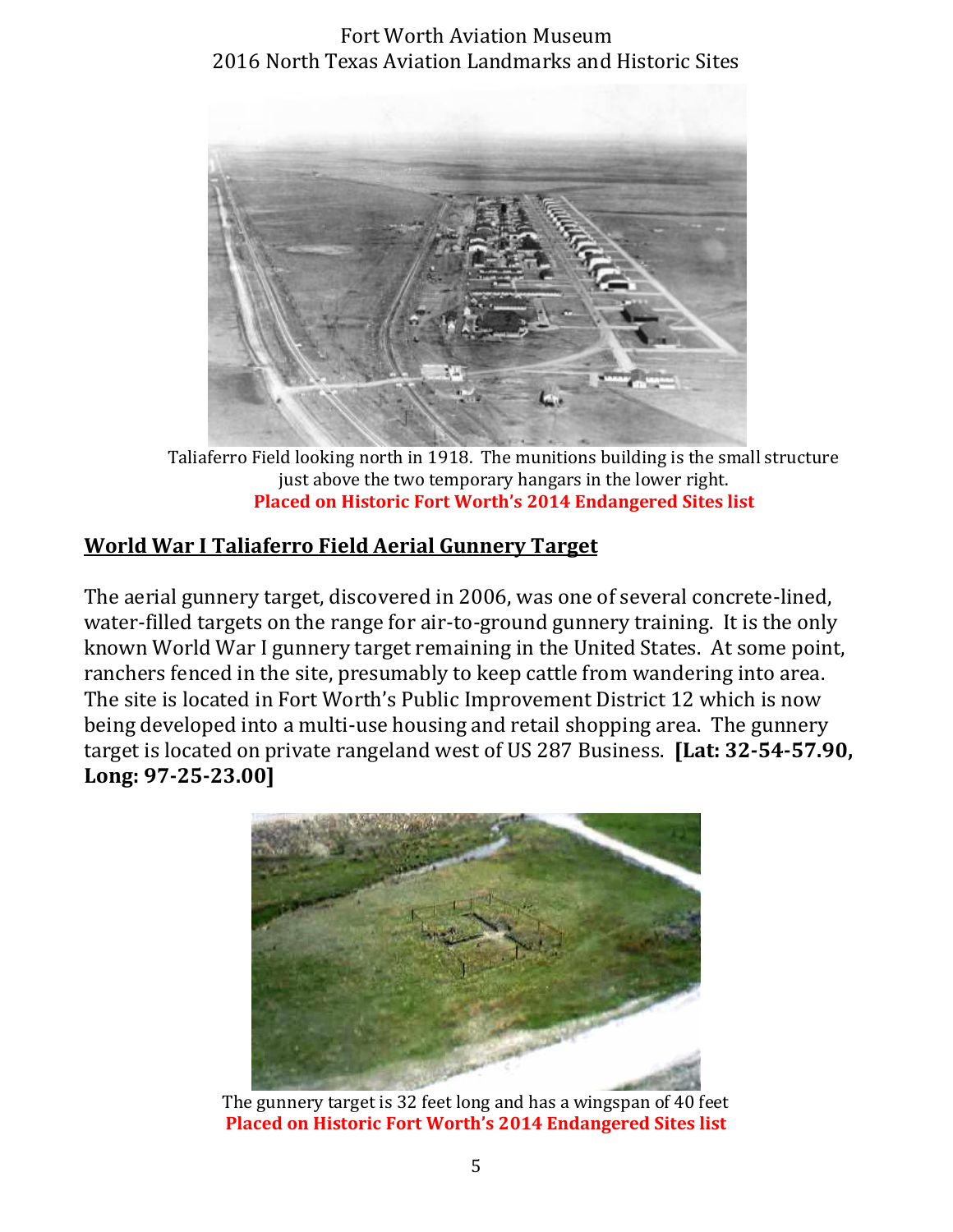#### **World War I Carruthers Field**

One of three flying training fields around Fort Worth during World War I. The field was used by Royal Flying Corps Canada for training between November 1917 and April 1918. Captain Vernon Castle, commander of No. 84 Canadian Training Squadron, Royal Flying Corps, died February 15, 1918 when he took emergency action on landing to avoid another plane and crashed on the field. Captain Castle and his wife Irene were super-star ballroom dancers and film stars in the years preceding World War I. There is a local monument at Vernon Castle Drive and Cozby West Street in Benbrook. **[Lat: 32-40-08.21, Long: 97-27-59.40]**



Carruthers Field looking north. The road on the right is now Winscott Road and the road between the hangars and buildings is now Cozby North Street. The three white concrete silos visible in the left center of the photo still exist and are located just south of the I-20 and West Loop 820 interchange.

#### **Royal Flying Corps Cemetery, Greenwood Memorial Park**

During their five-month stay in Fort Worth, Royal Flying Corps Canada lost 39 members due to airplane accidents and other causes. Eleven British, Canadian, and American airmen of the RFC and an infant child who died at the flying fields around Fort Worth are buried here. An American veteran of the RFC was also buried here in 1975. The site is part of the British Commonwealth Graves System - a piece of Fort Worth which will forever be England. A bi-annual remembrance service is held on Memorial Day. The next one will be in 2017 - the 100<sup>th</sup> anniversary of the site. A Texas Historical Marker is located at the site. **[Lat: 32-45-47.39, Long: 97-21- 49.17]**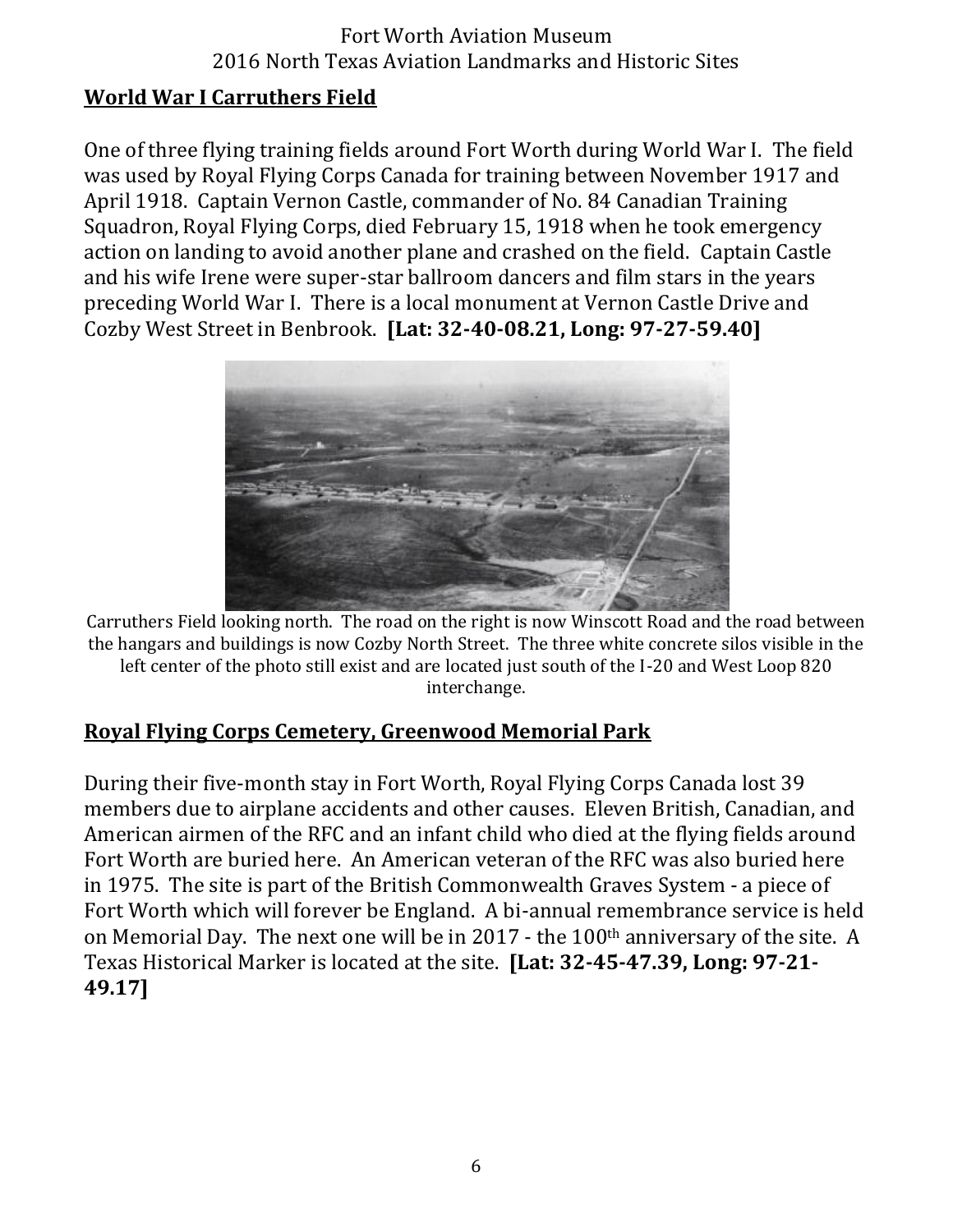

2015 bi-annual remembrance service

## **Lt Ormer Leslie Locklear, US Army Air Service**

Ormer Locklear was born October 28, 1891 in Como, Texas and grew up in Fort Worth. He joined the Army Air Service in 1917, trained at Barron Field, became a cross-country flying instructor and was noted for his antics on airplanes while in flight. In 1919, he formed a barnstorming team with two other pilots, Milton Elliott and Shirley Short, which soon led to a movie career performing his aerial stunts for the camera. Locklear and Elliott died in Los Angeles, California August 2, 1920 while filming their second movie, "The Skywayman." Over 30,000 people attended his funeral in Fort Worth. He is buried in Greenwood Memorial Park and a Texas Historical Marker is near the gravesite. **[Lat: 32-45-47.39, Long: 97-21-58.22]**



#### **US Navy Helium Production Plant, Fort Worth**

In 1918, the Army and Navy conducted experiments in Fort Worth to test the feasibility of extracting helium from natural gas. By 1921, the Navy had built a helium production plant and began a large-scale helium extraction program. The plant was the world's only source of helium. The facility remained in operation until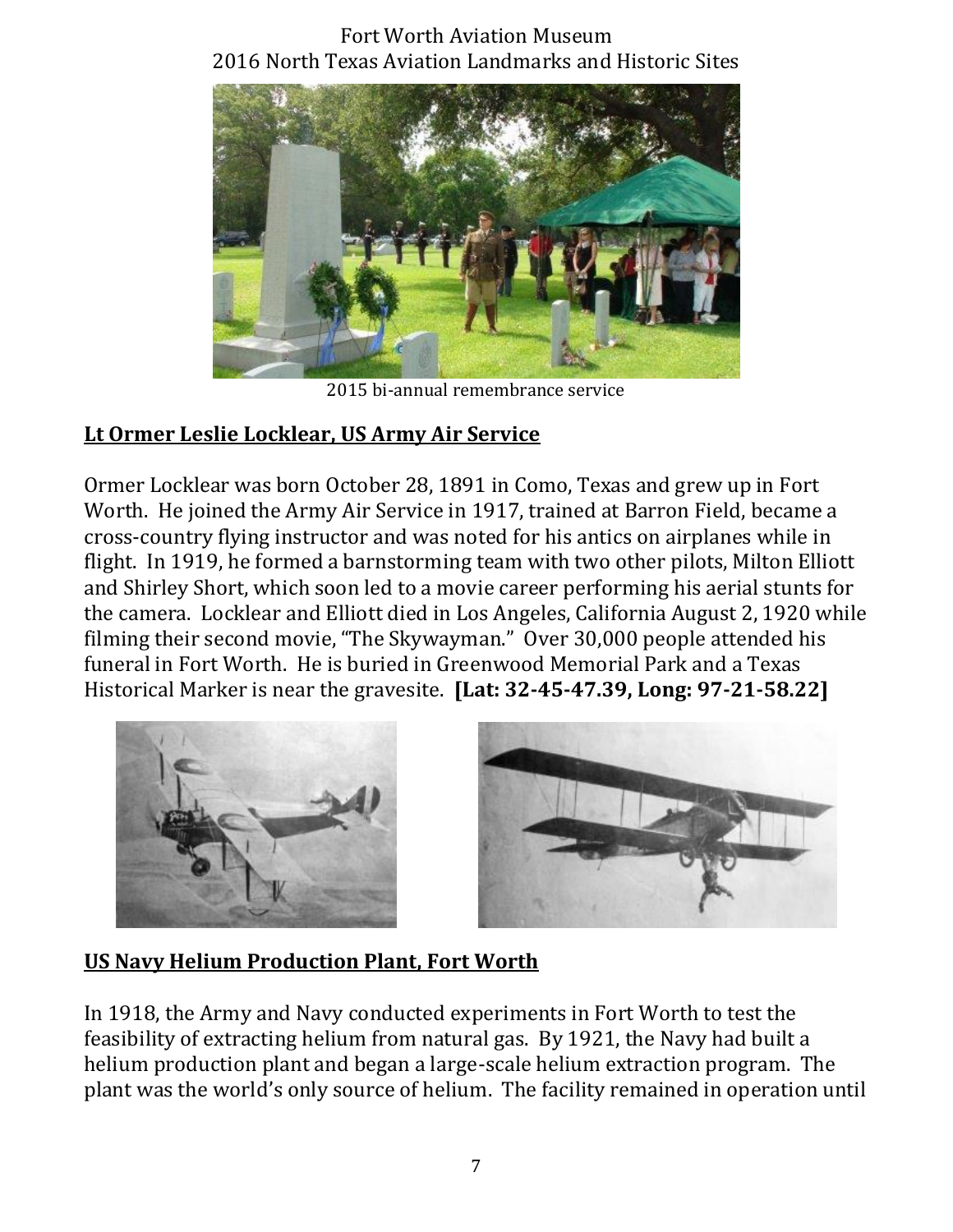mid 1929 when helium-rich natural gas supplies in the Petrolia fields were depleted and a new helium-rich gas field was discovered near Amarillo, Texas.

The site was taken over by the Airways Division of the Department of Commerce Lighthouse Service where they developed early night navigation lighting systems and radios for airport and aircraft use. The plant was located on what is now Blue Mound Road near Meacham Blvd. **[Lat: 32-49-24.44, Long: 97-20-32.42]**



#### **US Navy Dirigible Mooring Station, Fort Worth**

In 1924, the Navy constructed a dirigible mooring station near the helium plant to service Navy and Army airships on cross-country flights. The half-mile square site was in operation from 1924 to 1929. Most notable airships to visit the station were the ZR-1, "Shenandoah" and the ZR-3, "Los Angeles." [Lat: 32-49-42.09, Long: 97-**20-46.70]**



US Navy airship ZR-1, "Shenandoah" departing Fort Worth October 9, 1924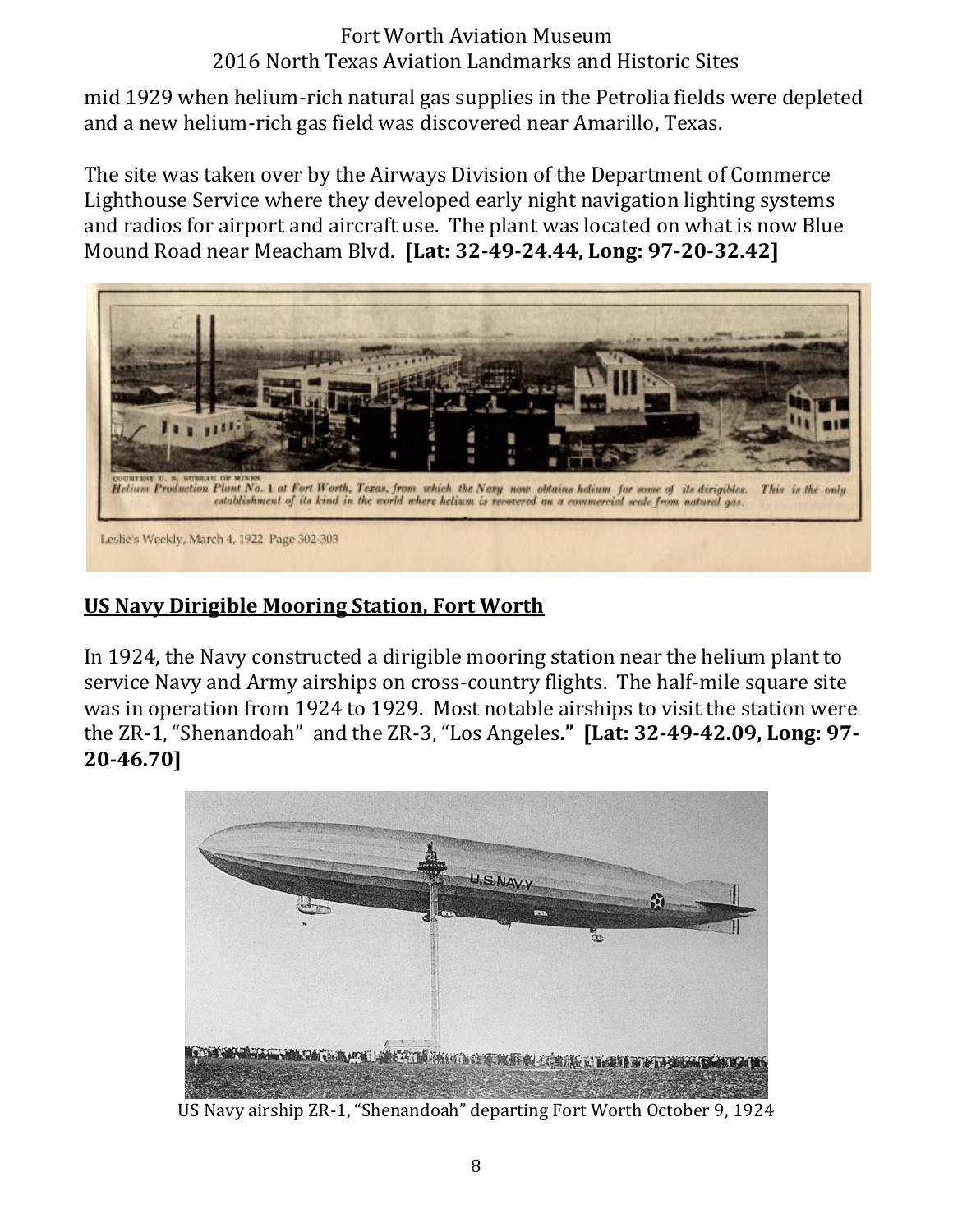#### **American Airways Hangar, Meacham Field**

American Airways was formed in 1930 through the consolidation of a dozen smaller regional airlines. Initially the airline operated through three divisions and in 1933, Amon G. Carter convinced them to move their Southern Division headquarters to Fort Worth. The hangar was dedicated on October 18, 1933. It is the oldest remaining building at the airport and is on the National Register of Historic Places. The dedication plaque originally mounted on the hangar is now on display at the Fort Worth Aviation Museum. **[Lat: 32-49-17.84, Long: 97-21-20.64]**



#### **World War II Hicks Field Hangars, Fort Worth**

In July 1940, the old World War I Taliaferro Field site was reopened and renamed Hicks Field. The W. F. Long Flying School and Texas Aviation Inc. conducted primary flying training under contract to the US Army Air Corps. Several of the World War I hangars were used and three double-arch steel hangars and other support buildings were constructed at the field. The field was deactivated July 20, 1944. **[Lat: 32-54-42.06, Long: 97-24-03.52]**

In the early 1950s, Bell Helicopter used the site for flight testing.



Hicks Field, 1942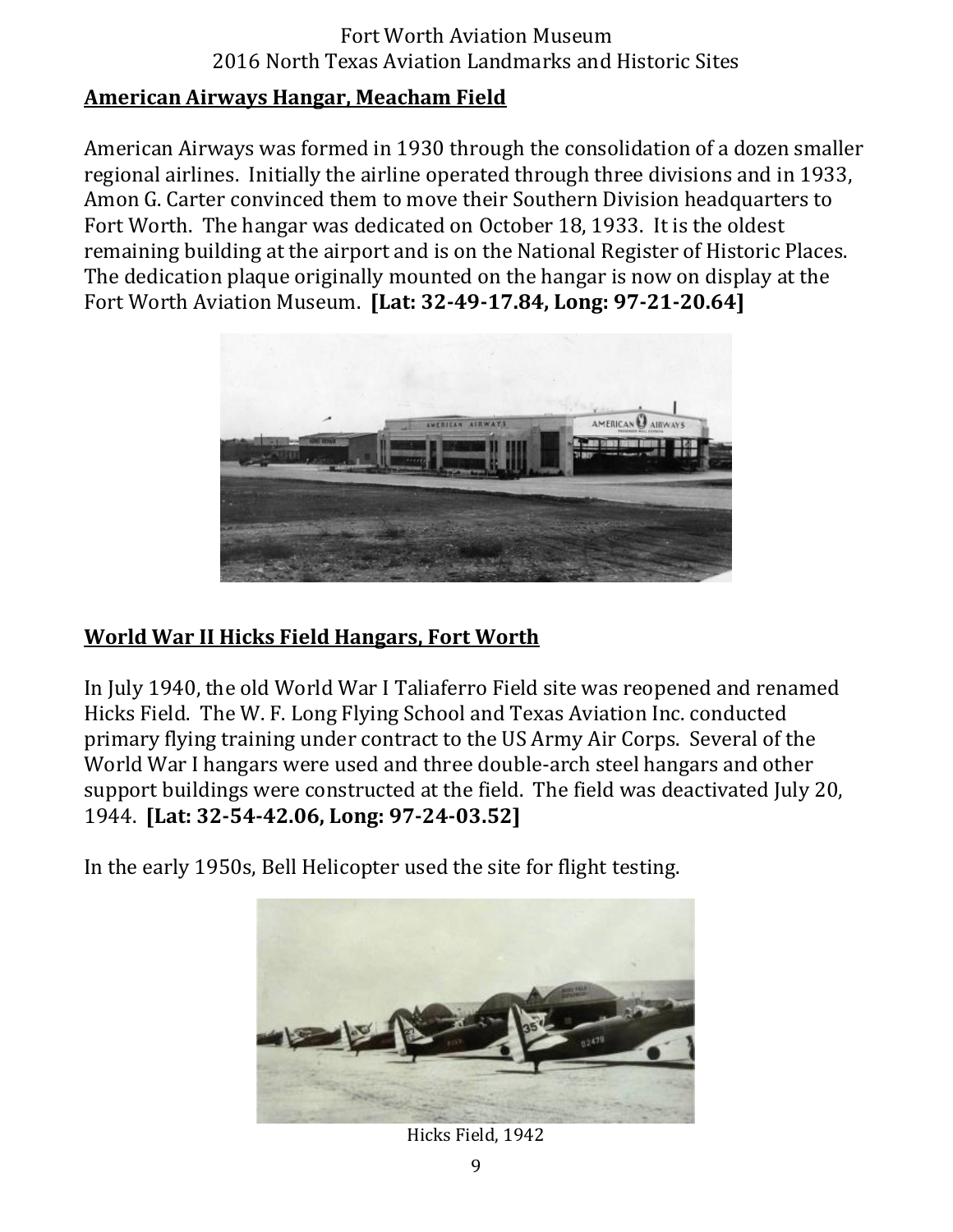#### **World War II Fort Worth Seaplane Facility, Lake Worth**

In November 1940, Consolidated Aircraft contacted Amon G. Carter outlining their immediate need for a seaplane facility and layover point to support delivery of 109 PBY-5 long-range maritime patrol aircraft purchased by the Royal Air Force from Consolidated's factory in San Diego to England. The first PBY-5 destined for the Royal Air Force landed on Lake Worth in the late afternoon of November 30, following a 9-hour flight from San Diego. Over the next five and a half years, Fort Worth's seaplane facility would make a significant contribution to the war effort in Europe and the Pacific. **[Lat: 32-48-44.12, Long: 97-27-00.29]**



Fort Worth seaplane facility on Lake Worth, looking west. The shore facilities and docks are in the left center. This area is now occupied by the Lake Worth Boat and Ski Club. The grassy and wooded area on the lake in the right center is now Fort Worth's Marina Park.

#### **Globe Aircraft Corporation, Fort Worth**

Founded in 1940 by two Fort Worth businessmen, the company initially developed a twin-engine eight passenger airplane (BTC-1) which proved unsuccessful, and a single-engine two place aircraft (GC-1). With the advent of World War II, the Defense Plant Corporation upgraded the facilities and during the war, Globe manufactured 600 Beech AT-10 advanced trainers and forward fuselage sections for the Curtiss C-46 transport. By late 1944, the company began to refine the design of the GC-1 into an all metal aircraft and went on to produce over 800 aircraft before the company closed its doors in 1947.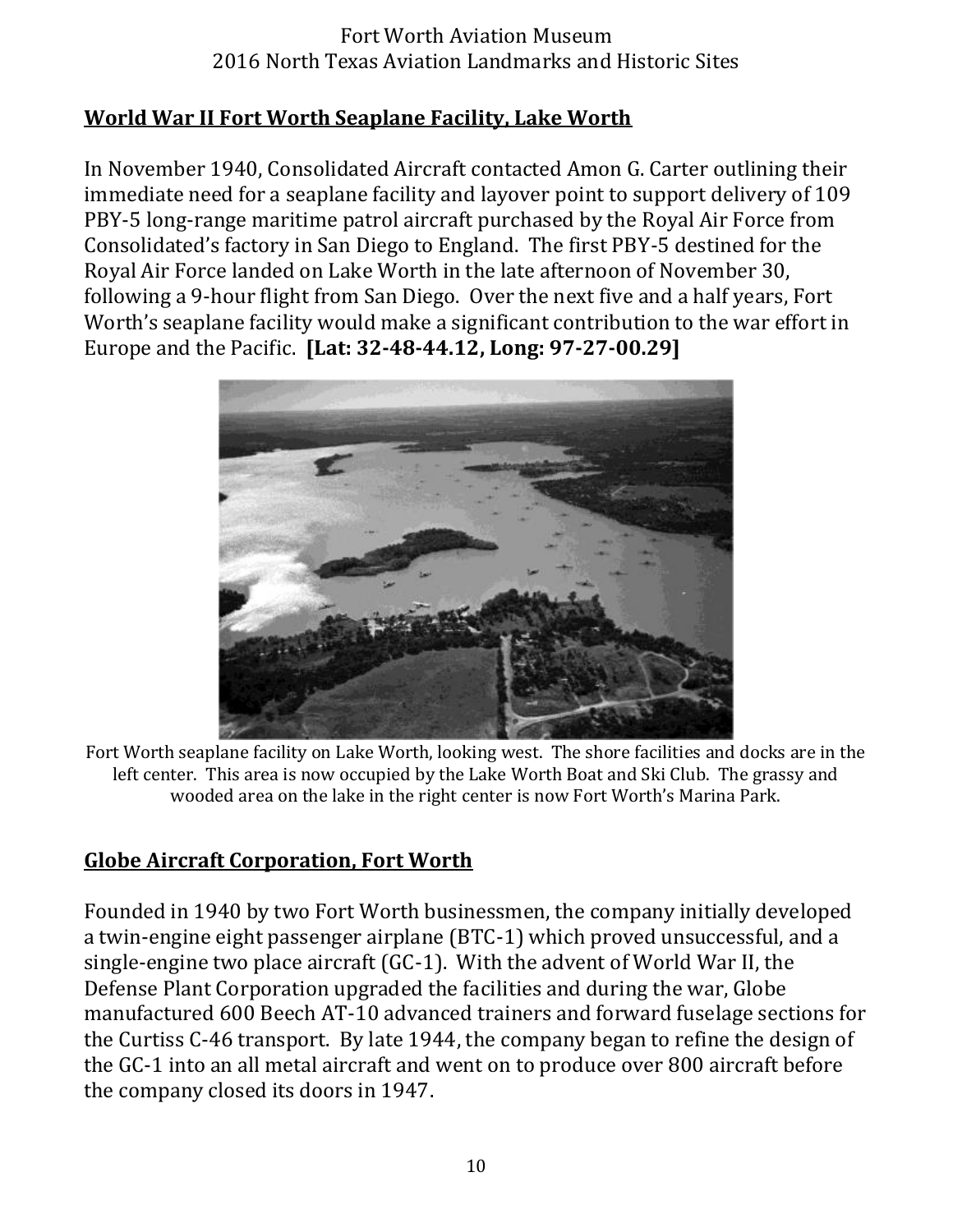In 1951, Bell Aircraft moved their helicopter division to Fort Worth and occupied the vacant Globe Aircraft site. They began manufacturing helicopters here until their new factory was opened in Hurst. Bell continued to use the Globe site for flight test, training, and modification work until the early 1990s.

The factory buildings were demolished in 2005 - the only remaining structures are a guardhouse and the water tower. The factory was located in the southwest corner of Blue Mound Road and McLeroy Blvd. **[Lat: 32-51-40.35, Long: 97-20-41.62]**



Globe Aircraft factory in 1943, looking west

#### **Air Force Plant No. 4, Fort Worth**

In January 1941, the US Army Air Corps selected a site on the west side of Fort Worth to build an aircraft assembly plant to expand aircraft production. The milelong facility was allocated to Consolidated Aircraft in San Diego and by April 1942, the first B-24 "Liberator" bomber rolled out the doors. The facility has been in continuous operation since that first delivery and is now operated by Lockheed Martin building the F-35 Joint Strike Fighter. **[Lat: 32-45-55.82, Long: 97-26- 45.32]**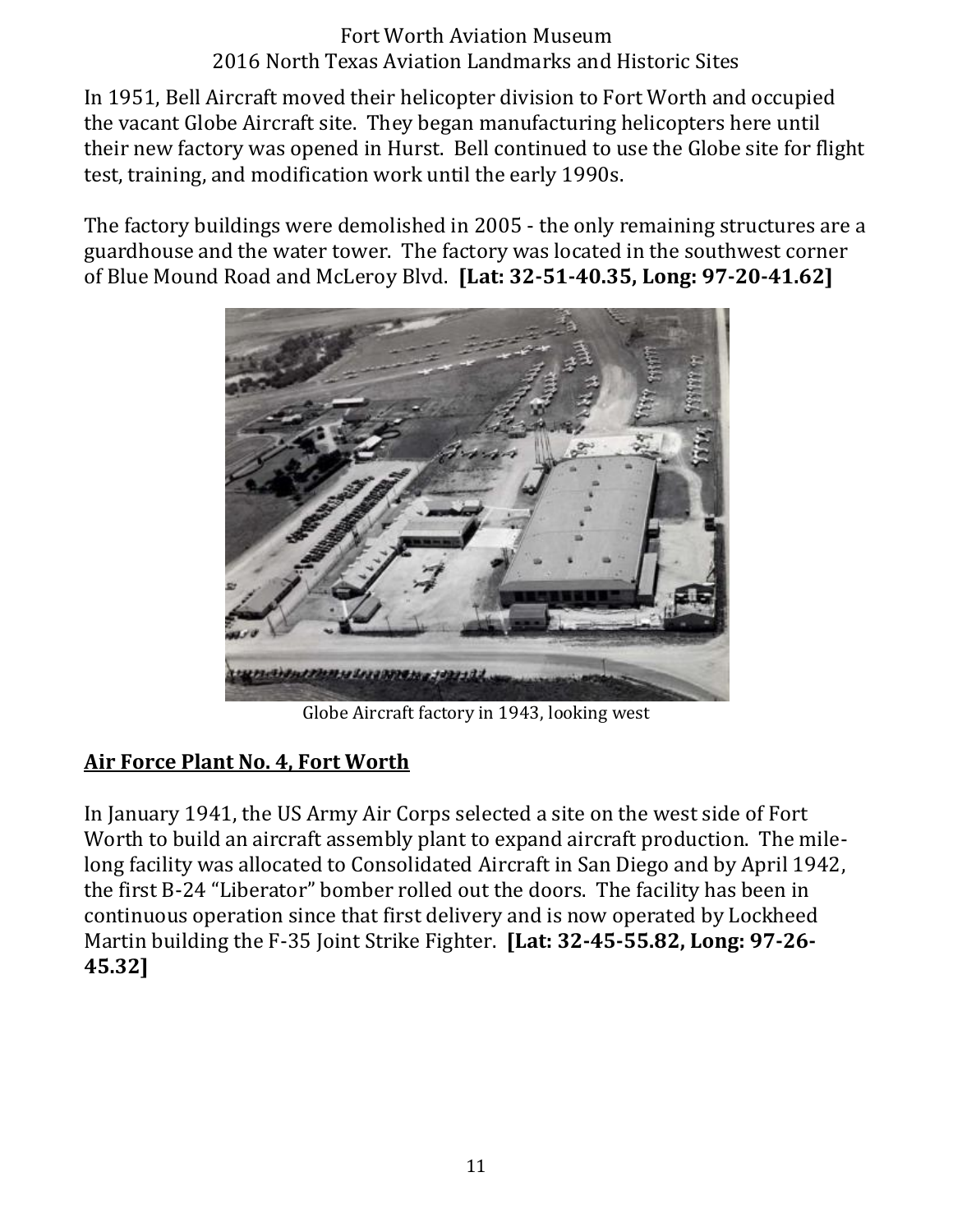

#### **World War II Tarrant Field, Fort Worth**

Tarrant Field (also referred to as the Lake Worth Bomber Plant Airport) was constructed on the east side of Air Force Plant No. 4 in 1941 to support deliveries of B-24 aircraft. On July 29, 1942, the name was changed to Fort Worth Army Air Field and assigned to the Army Air Forces Flying Training Command as a specialized pilot and aircrew training school for the B-24. In late 1944, the B-24 training program was phased out and the training program shifted to the B-32. In November 1945, jurisdiction was transferred from the Army Air Forces Training Command to the Second Air Force, and subsequently to the newly-created Strategic Air Command in March 1946. Units at the field went on to fly the B-29, B-36, B-58 and B-52 bombers between 1946 and 1993.

On January 29, 1948 the air field was renamed Carswell Air Force Base in honor of Major Horace S. Carswell Jr, a Fort Worth native and B-24 pilot who was posthumously awarded the Congressional Medal of Honor for action in China.

Beginning in the 1960s, several Air Force reserve units also operated from Carswell flying C-124 transports and F-105, F-4, and ultimately F-16 fighters. Through a series of base realignment and closure activities in the early 1990s. Carswell's mission evolved and in 1994, the base was redesignated Naval Air Station Fort Worth Joint Reserve Base, Carswell Field when NAS Dallas was closed and their units transferred to Fort Worth. The air field has been in continuous operation for over 73 years. **[Lat: 32-45-52.72, Long: 97-25-16.73]**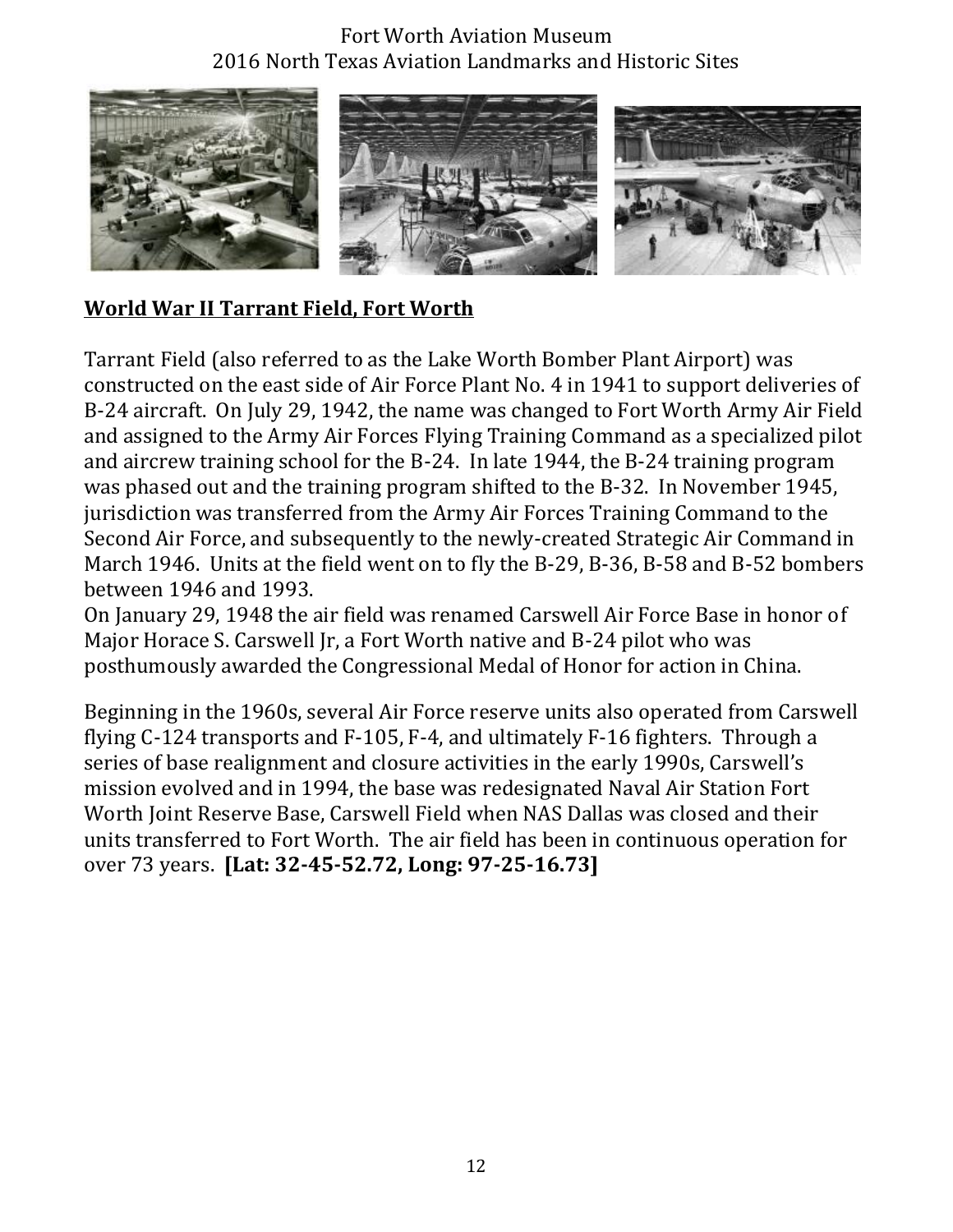

# **World War II Army Air Forces Training Command Headquarters**

In January 1942, the US Army Air Corps consolidated their various flying training regions and technical training centers under a new command structure consisting of the AAF Flying Training Command and the AAF Technical Training Command. Between July 1, 1942 and February 25, 1946, the headquarters were located in Fort Worth and initially occupied the top four floors of the T&P Railroad Building. In July 1943, these commands were consolidated into the Army Air Forces Training Command. Eventually the headquarters would occupy the top nine floors of the T&P Building. The building is located on W. Lancaster Street between Houston and Throckmorton. **[Lat: 32-44-45.72, Long: 97-19-39.87]**